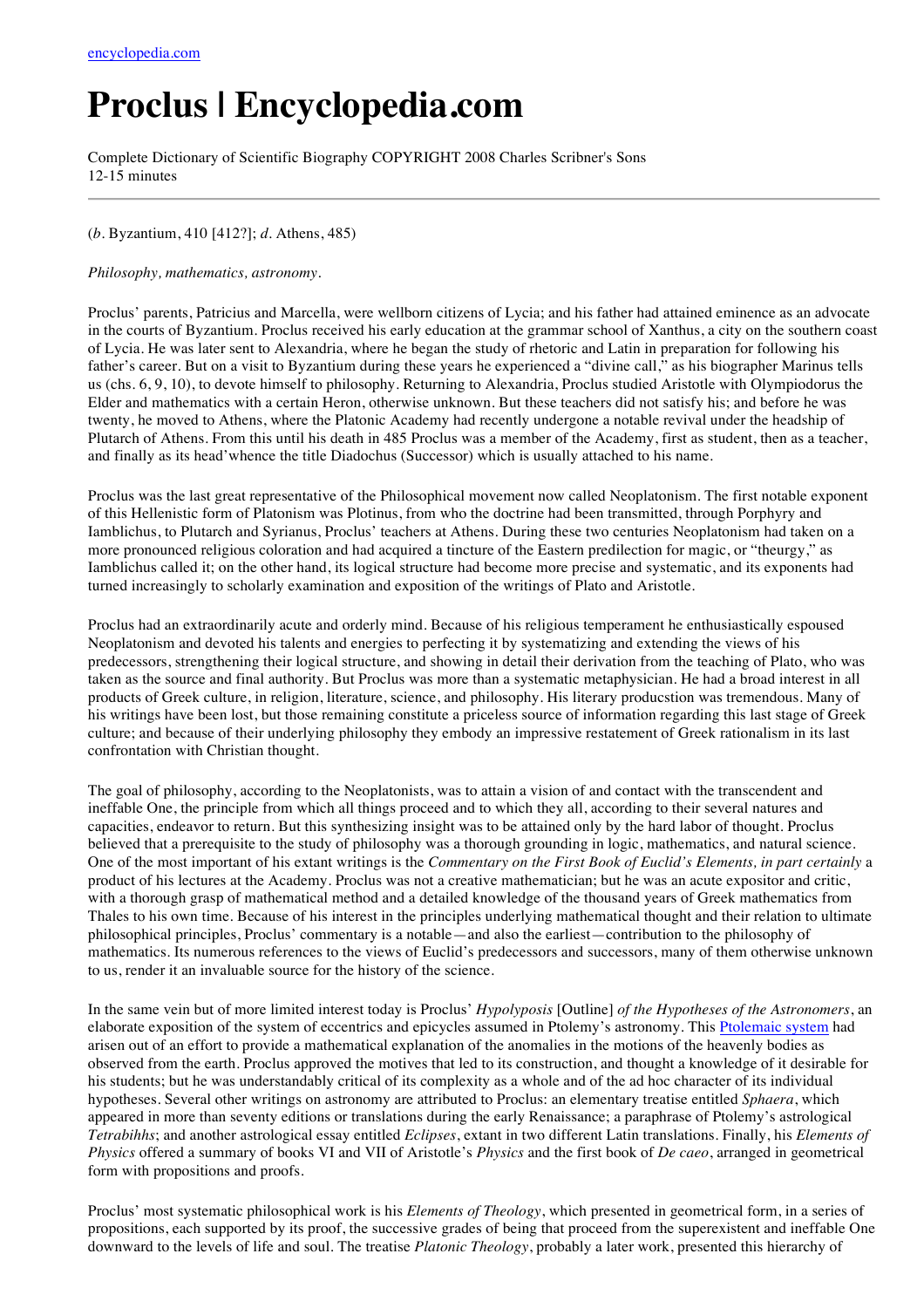divine principles as they were revealed in Plato's dialogues, particularly in the *Parmenides*. Planned on a grandiose scale, this work either was not completed or has been imperfectly transmitted to us.

Better known is the impressive series of commentaries on Platonic dialogues: a lengthy commentary on the *Timaeus—*;which, Marinus tells US (ch. 38), was Proclus' favorite—another equally long commentary on the *Parmenides*, another on the *First Alcibiades*, and still another on the Republic. The texts of all these have been preserved. His commentary on the *Cratylus* survives only in fragments, and those on the*Philebus, the Theaetetus*, the *Sophist*and the Phaedo have been completely lost, as have those he is reported to have written on Aristotle. We possess only a fragment of Proclus' commentary on the *Enneads* of Plotinus, and we know of his *Eighteen Arguments for the Eternity of the World*, a tract against the Christians, only because it is extensively quoted in Philoponus' book written to refute it. His treatises *On Providence and Fate and On the Subsistence* of Evils were long known only in Latin translations, but large portions of the Greek text have recently been recovered and edited.

Of Proclus' numerous works on religion, none survives except in fragments. Like Aristotle, he believed that ancient traditions often contain truth expressed in mythical form. Orphic and Chaldean theology engaged his attention from his earliest years in Athens. He studied Syrians' commentary on the Orphic writings along with the works of Porphyry and Iamblichus on the Chaldean Oracles; and he undertook a commentary of his own on this collection, which, Marinus states (ch. 26), took five years to write. Proclus himself was a devout adherent of the ancient faiths, scrupulously observing the holy days of both the Egyptian and Greek calendars—for, he said, it behooves the philosopher to be the hiero-phant of all mankind, not of one people only (Marinus, ch. 19).

Proclus never married and made liberal use of his apparently ample means for the benefit of his relatives and friends. His diet was abstemious but not ascetic, although he customarily refrained, in Pythagorean fashion, from eating meat. He composed many hymns to the gods, of which seven survive, written in Homeric language and marked by literary quality as well as religious feeling. We are told that he lived in constant communication with the divine world, addressing his adoration and aspiration in prayers and ritual observances and receiving messages from the gods in dreams. His pious biographer also presents him as something of a wonder-worker who, having been initiated into the secrets of the hieratic art, practiced necromancy and other forms of divination and who was able by his arts to produce rain and to heal disease. Such beliefs, like the belief in astrology which both he and Ptolemy held, were almost universal in that age.

Proclus deserves to be remembered, however, not for these beliefs that he shared with almost all his contemporaries, but for the qualities he possessed that are exceedingly rare in any age and were almost unique in his: the logical clarity and firmness of his thought, the acuteness of his analyses, his eagerness to understand and his readiness to present the views of his predecessors on controversial issues, the sustained coherence of his lengthy expositions, and the large horizon, as broad as the whole of being, within which his thinking moved.

Proclus' thought indirectly exercised considerable influence in the early Middle Ages through the writings of the so-called Dionysius the Areopagite, whose teachings were a thinly disguised version of Proclus' doctrines. With the revival of learning in the fifteenth century and the desire of Renaissance thinkers to throw off the yoke of medieval Aristotlelianism, Proclus' Platonism had a great vogue in the Florentine Academy and strongly influenced Nicholas of Cusa and Johannes Kepler. Modern criticism has tended, rather hastily, to discredit his interpretation of Plato; and with the decline of interest in speculative philosophy, his writings have fallen into neglect. But it is fair to say that the wealth of learning and insight in his works does not deserve to be neglected, and that the constructive philosophy they contain still awaits adequate appraisal and appreciation by modern philosophers.

## **BIBLIOGRAPHY**

I. Original Works. *Procli philosophi Platonici opera inedita*, Victor Cousin, ed., 2nd ed. (Paris, 1864), contains text of *Commentary on the Parmenides*, French trans. by A. Chaignet, 3 vols. (Paris, 1901–1903).

Separate eds. of other texts are: *Commentary on the First Alcibiades of Plato*, L. G, Westerink, ed. (Amsterdam, 1959), English trans, by William O'Neill (The Hague, 1965); *Commentary on the Timaeus*, Ernst Diehl, ed., 3 vols. (Leipzig, 1903– 1906), French trans, by A. J. Festugière, 5 vols. (Paris, 1966–1968); *Commentary on the Republic*, Wilhelm Kroll, ed., 2 vols. (Leipzig, 1899–1901), French trans., by A. J. Festugière, 3 vols. (Paris, 1970); *Elements of Physics*, Albert Ritzenfeld, cd., with a German trans. (Leipzig, 1911); *Hypotyposis*, Charles Manitius, ed., with a German trans. (Leipzig, 1909); *Commentary on the First Book of Euclid's Elements*, Gottfried Friedlein, ed. (Leipzig, 1873), German trans, by Leander Schönbergcr (Halle, 1945), French trans, by Paul ver Eecke (Bruges, 1949), English trans, by Thomas Taylor, 2 vols. (London, 1792), and Glenn R. Morrow (Princeton, 1970); *Commentary on the Cratylus*, G. Pasquali, ed. (Leipzig, 1908); *Elements of Theology*, E. R. Dodds, ed., with an English trans., 2nd ed. (Oxford, 1963); *Platonic Theology*, H. D. Saffrey and L. G. Westerink, eds., with a French trans. (Paris, 1968), English trans, by Thomas Taylor (London, 1816); *Providence and Fate and Subsistence of Evils*, Helmut Boese, ed. (Berlin, 1960); and *Hymns*, E. Vogt, ed. (Wiesbaden, 1957), Thomas Taylor, ed., with an English trans. (London, 1793).

For a complete list of Proclus' writings, with a bibliography of eds. and translations of individual items during the modern period to 1940, see Rosán (below), 245–254.